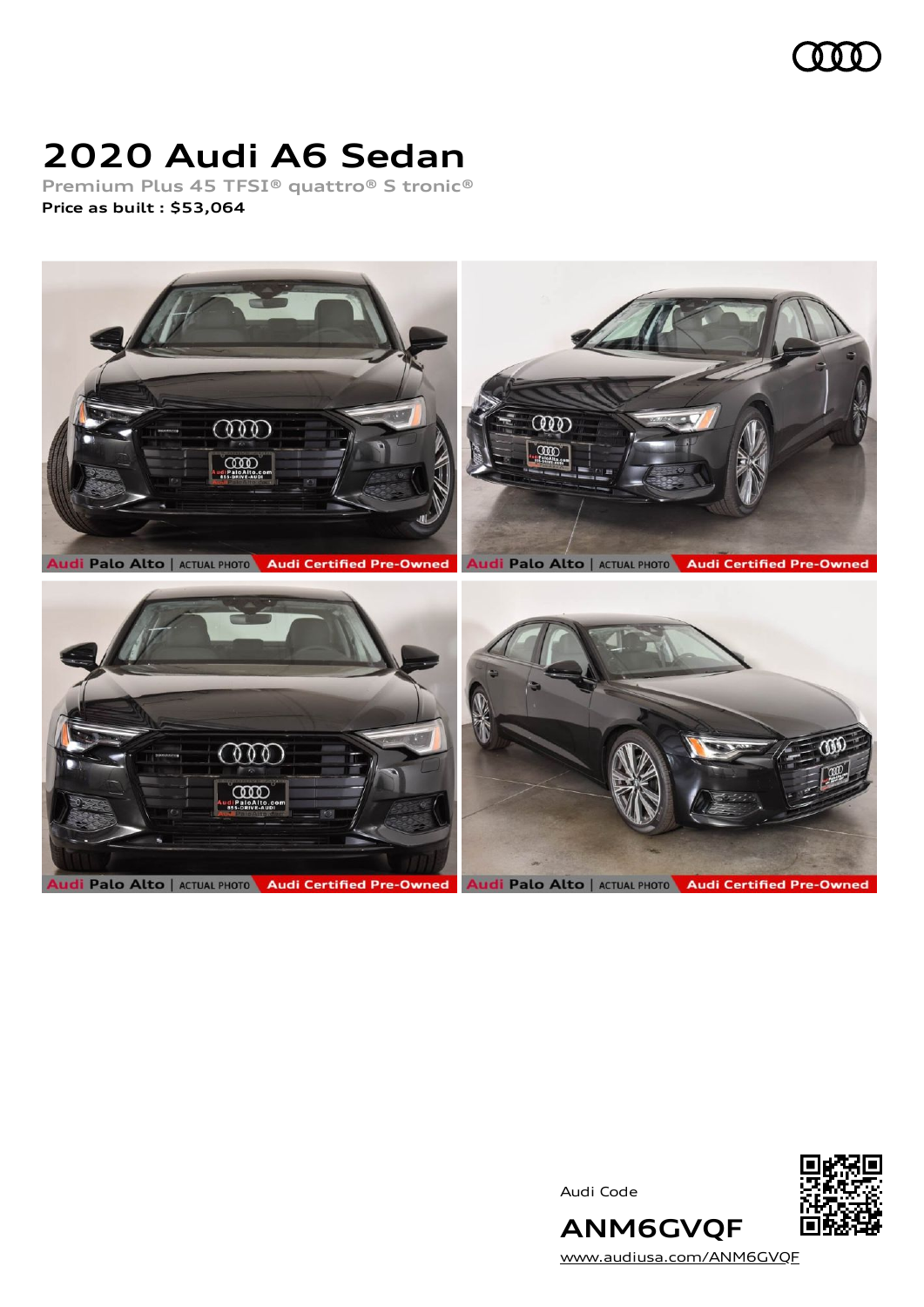## **Summary**

**Audi 2020 Audi A6 Sedan** Premium Plus 45 TFSI® quattro® S tronic®

**Price as buil[t](#page-8-0)** \$53,064

### **Exterior colour**

Vesuvius Gray metallic

#### **Interior colour**

| Seats     | Black with Rock Gray stitching |
|-----------|--------------------------------|
| Dashboard | Black                          |
| Carpet    | Black                          |
| Headliner | Moon Silver                    |

### **Technical Specifications**

| Engine type                  | 2.0-liter four-cylinder                       |
|------------------------------|-----------------------------------------------|
| stroke                       | Displacement/Bore and 1,984/82.6 x 92.7 cc/mm |
| Torque                       | 273 lb-ft@rpm                                 |
| Top track speed              | 130 mph mph                                   |
| Acceleration (0 - 60<br>mph) | 6.1 seconds seconds                           |
| Recommended fuel             | Premium                                       |



#### **Further Information**

| Type of vehicle | Used car    |
|-----------------|-------------|
| Mileage         | 6,971 miles |
| Warranty        | No          |

#### **Audi Code** ANM6GVQF

**Your configuration on www.audiusa.com** [www.audiusa.com/ANM6GVQF](https://www.audiusa.com/ANM6GVQF)

**Commission number** 4f1268750a0e0ae764ac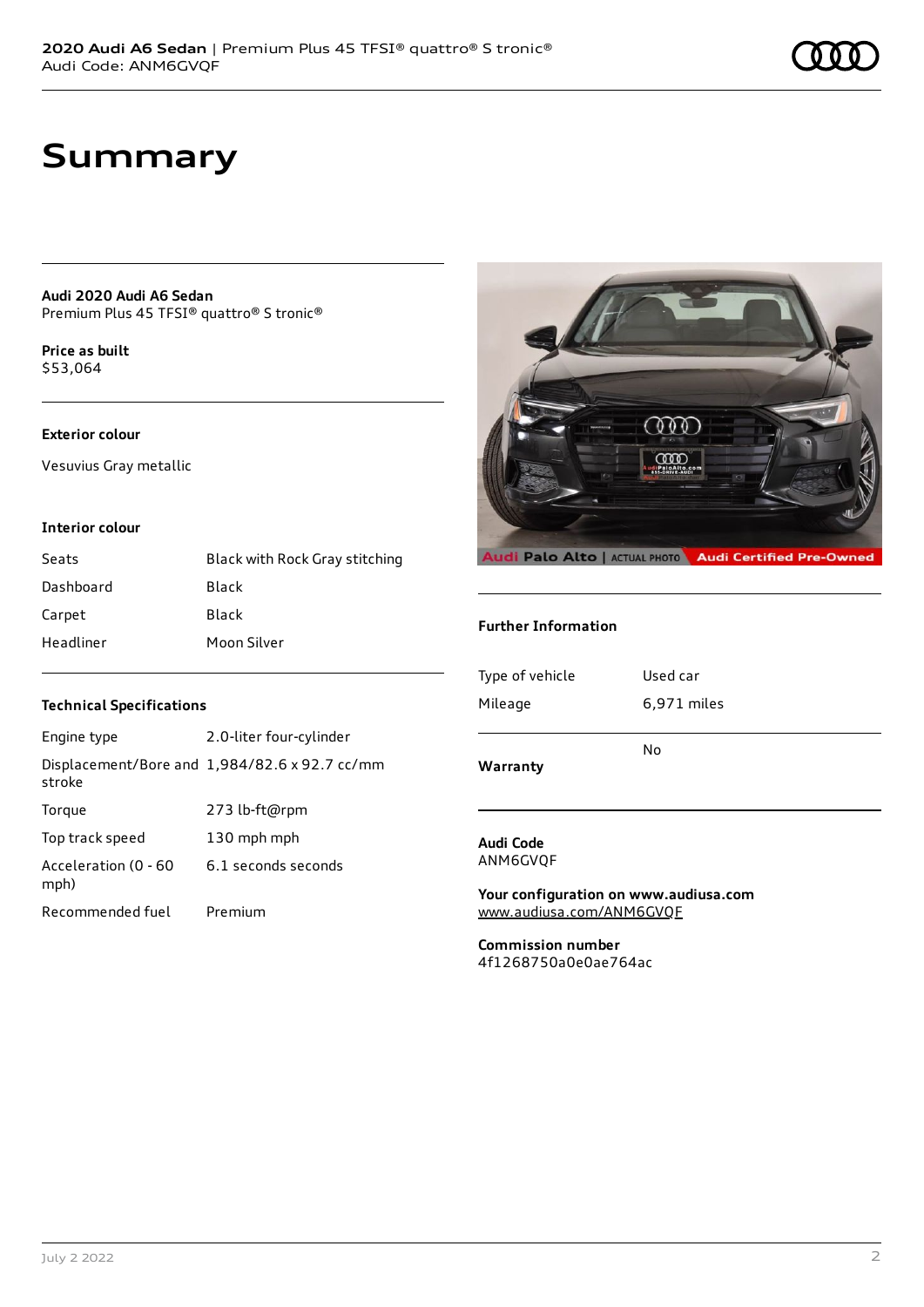

# **Standard features**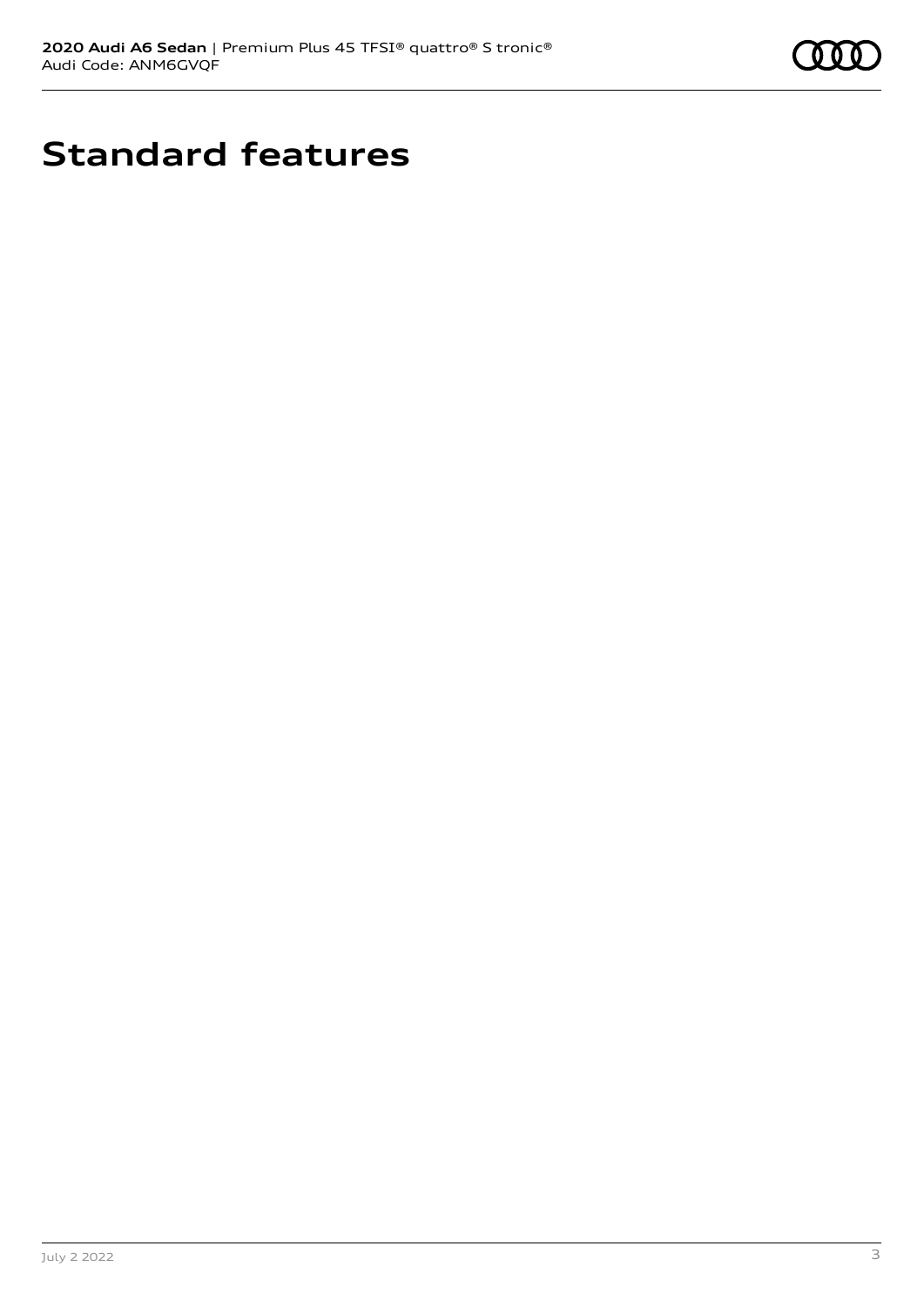# **Dealer remarks**

Check out this great value!

It delivers an exhilarating ride without compromising ultimate luxury! Turbocharger technology provides forced air induction, enhancing performance while preserving fuel economy. With fewer than a thousand miles on the odometer, this 4 door sedan prioritizes comfort, safety and convenience. Audi prioritized fit and finish as evidenced by: speed sensitive wipers, a built-in garage door transmitter, and leather upholstery. Under the hood you'll find a 4 cylinder engine with more than 200 horsepower, providing a smooth and predictable driving experience. Well tuned suspension and stability control deliver a spirited, yet composed, ride and drive

Our aim is to provide our customers with the best prices and service at all times. Please don't hesitate to give us a call.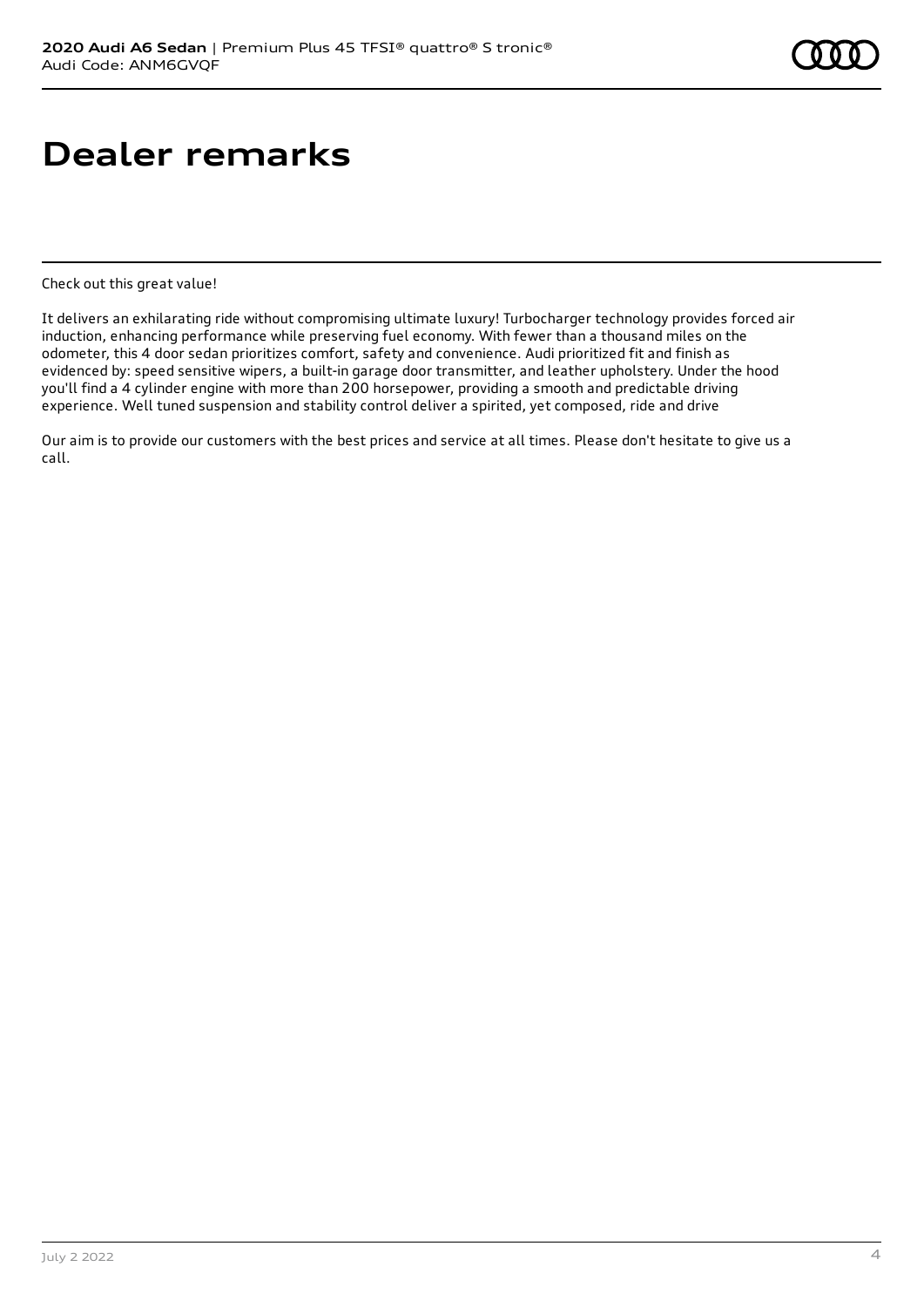## **Technical Specifications**

### **Engineering | Performance**

| Engine type                                 | 2.0-liter four-cylinder                                                    | Steering type                              | Electromechanical progressive<br>steering system                                           |
|---------------------------------------------|----------------------------------------------------------------------------|--------------------------------------------|--------------------------------------------------------------------------------------------|
| Power Level                                 | 45                                                                         |                                            |                                                                                            |
| Displacement                                | 2.01                                                                       | Turning diameter, curb- 36.4 ft<br>to-curb |                                                                                            |
| Max. output ps/hp                           | 248 @ rpm                                                                  | Steering ratio                             | 12.1:1                                                                                     |
| Torque                                      | 273 lb-ft@rpm                                                              |                                            |                                                                                            |
| Valvetrain                                  | 16-valve DOHC with Audi valvelift<br>and variable valve timing             | Suspension                                 |                                                                                            |
| Acceleration (0 - 60<br>mph)                | 6.1 seconds seconds                                                        | Front axle                                 | Five-link front independent steel<br>spring suspension                                     |
| Engine block                                | Cast-iron                                                                  | Rear axle                                  | Five-link rear independent steel                                                           |
| Induction/fuel injection Turbocharged/TFSI® |                                                                            |                                            | spring suspension                                                                          |
| Cylinder head                               | Aluminum-alloy                                                             | Optional                                   | Sport suspension (-20mm ride<br>height)                                                    |
| stroke                                      | Displacement/Bore and 1,984/82.6 x 92.7 cc/mm                              |                                            |                                                                                            |
| Top track speed                             | 130 mph mph                                                                | <b>Brake system</b>                        |                                                                                            |
|                                             |                                                                            | Front brakes                               | 13.3 (ventilated disc) in                                                                  |
| <b>Electrical system</b>                    |                                                                            | Rear brakes                                | 13.0 (ventilated disc) in                                                                  |
| Hybrid system battery                       | 12-volt Mild Hybrid Electric Vehicle                                       | Parking brake                              | Electromechanical                                                                          |
| (MHEV) technology with<br>recuperation      |                                                                            | <b>Body</b>                                |                                                                                            |
| <b>Driveline</b>                            |                                                                            | Material                                   | Lightweight technology-multi-<br>material construction (steel and<br>aluminum composition) |
| Drivetrain type                             | quattro <sup>®</sup> all-wheel drive with ultra <sup>®</sup><br>technology | Corrosion protection                       | Multistep anti-corrosion protection                                                        |
| Transmission                                | Seven-speed S tronic® dual-clutch<br>automatic transmission                |                                            |                                                                                            |
|                                             |                                                                            | <b>Warranty   Maintenance</b>              |                                                                                            |
|                                             |                                                                            | Warranty                                   | 4-year/50,000-mile Audi New<br>Vehicle Limited Warranty                                    |

**Steering**

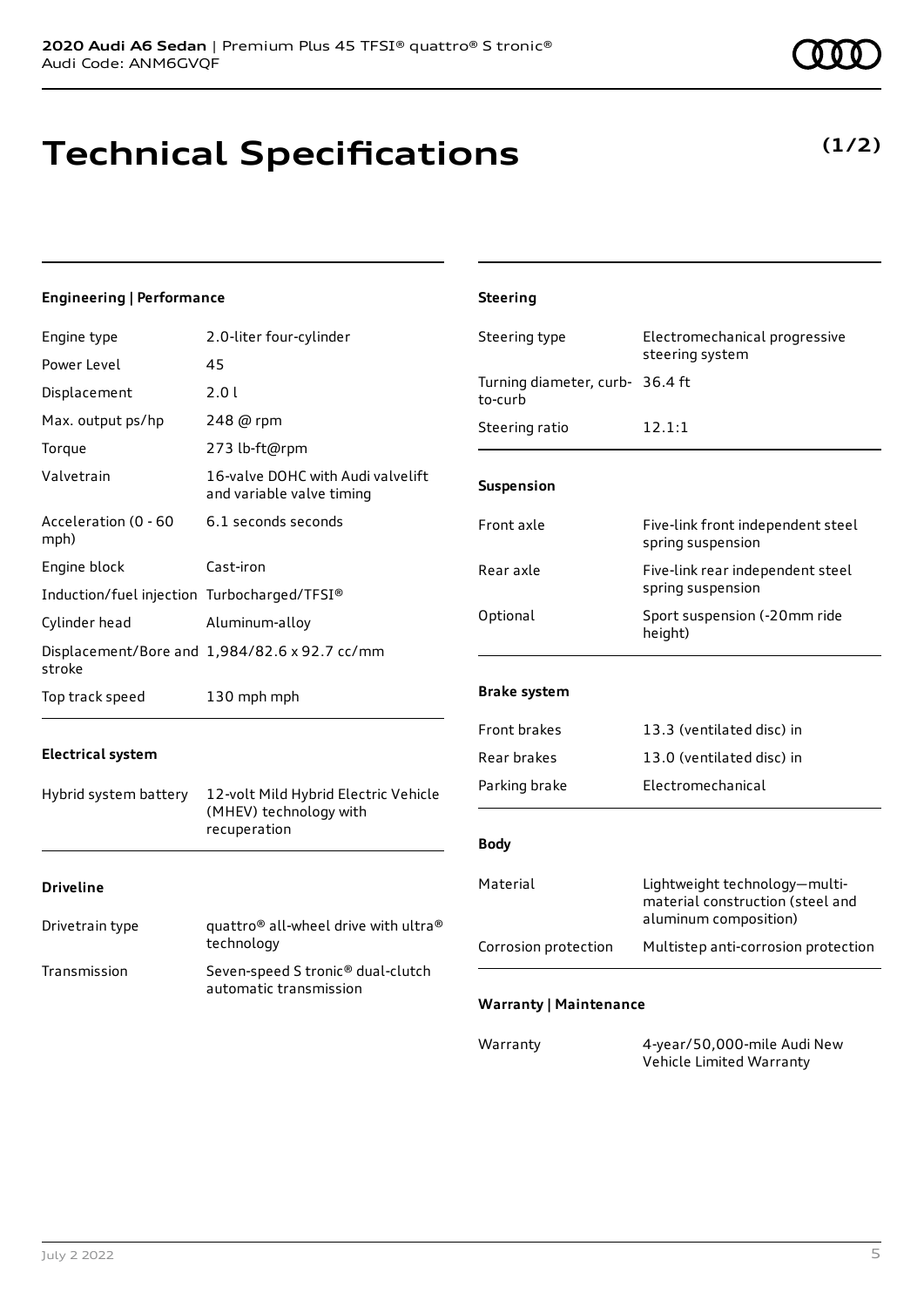**Technical Specifications**

### **Exterior Measurements**

| Height                           | 57.4 in    |
|----------------------------------|------------|
| Overall width without<br>mirrors | 74.3 in    |
| Length                           | 194.4 in   |
| Wheelbase                        | $115.1$ in |
| Drag coefficient                 | $0.29$ Cw  |
| Overall width with<br>mirrors    | $83.1$ in  |
| Track rear                       | 63.7 in    |
| <b>Track front</b>               | 64.2 in    |
| Curb weight                      | 4101 lb    |

#### **Interior measurements**

| Seating capacity                          | 5                    |
|-------------------------------------------|----------------------|
| Shoulder room, rear                       | 56.5 in              |
| Head room with front<br>sunroof           | 38.0 in              |
| Leg room, rear                            | 37.4 in              |
| Shoulder room, front                      | 57.8 in              |
| Head room with rear<br>sunroof            | 38.1 in              |
| Leg room, front                           | $41.3$ in            |
| Cargo volume, rear<br>seatbacks up/folded | 13.7/NA cu ft, cu ft |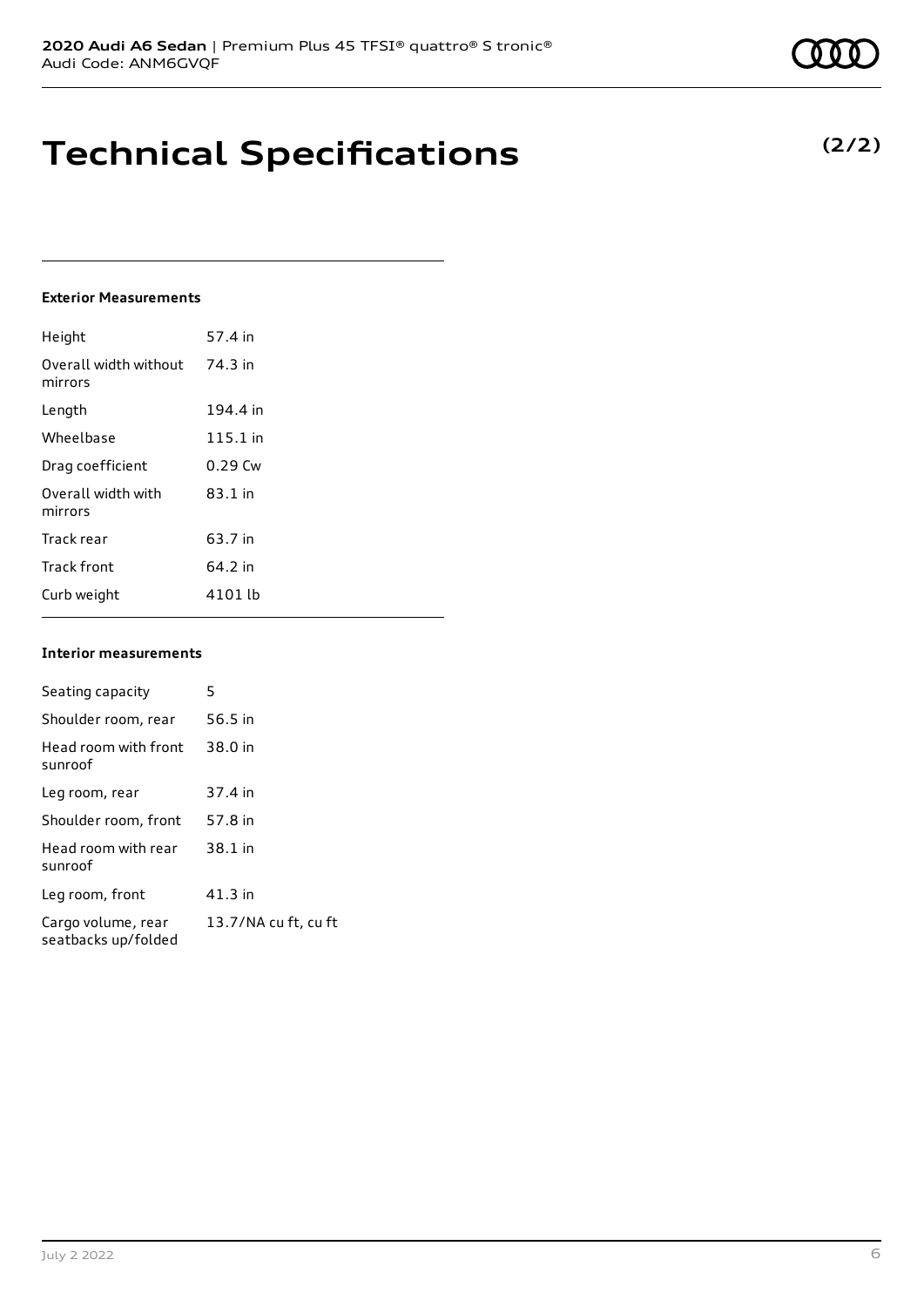### **Consumption- and emission**

**Consumption by NEDC**

combined 27 mpg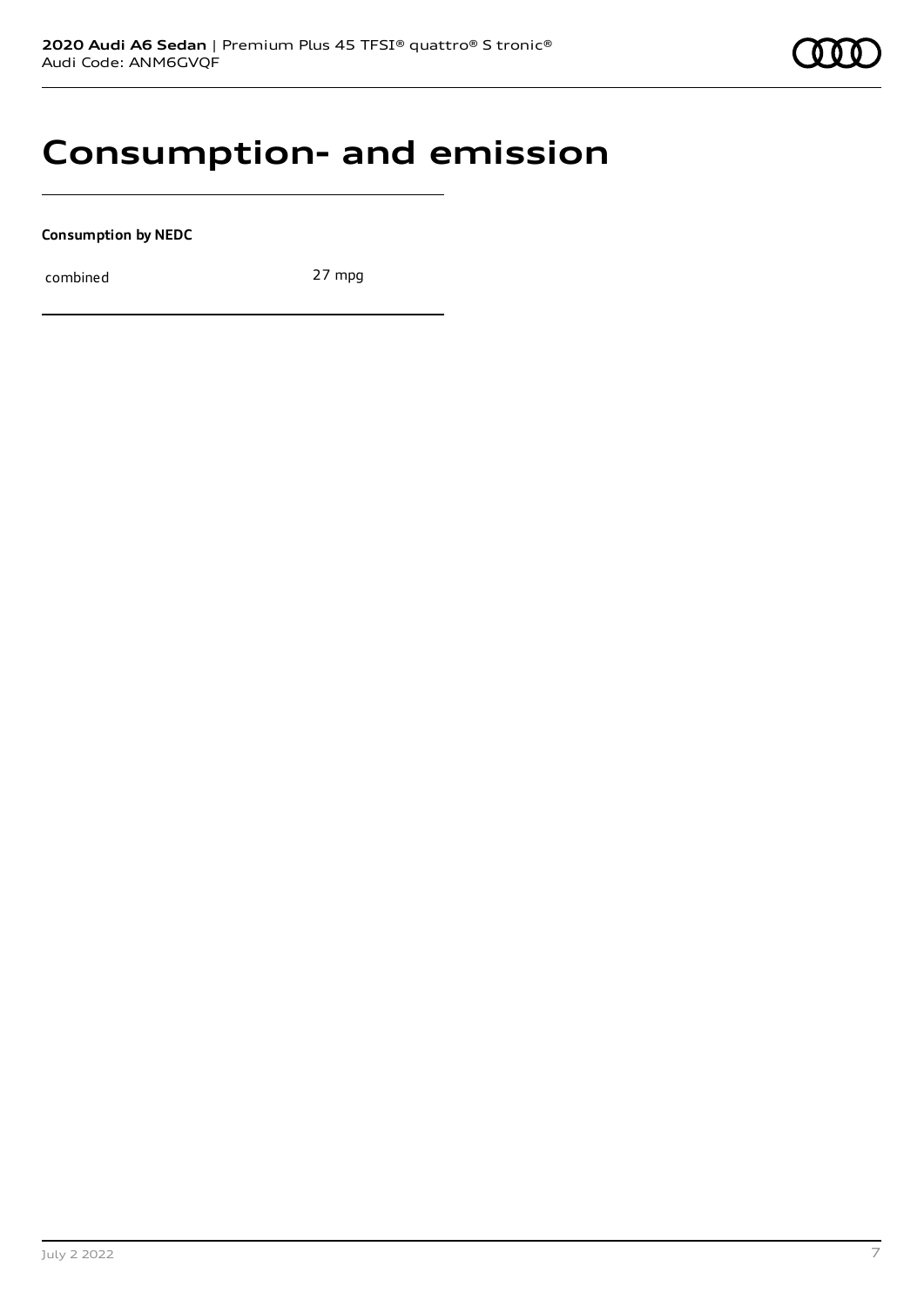## **Contact**

Dealer **Audi Palo Alto**

1730 Embarcadero Rd 94303 Palo Alto CA

Phone: 6508566300 FAX: 6508562337

www: [https://www.audipaloalto.com](https://www.audipaloalto.com/)